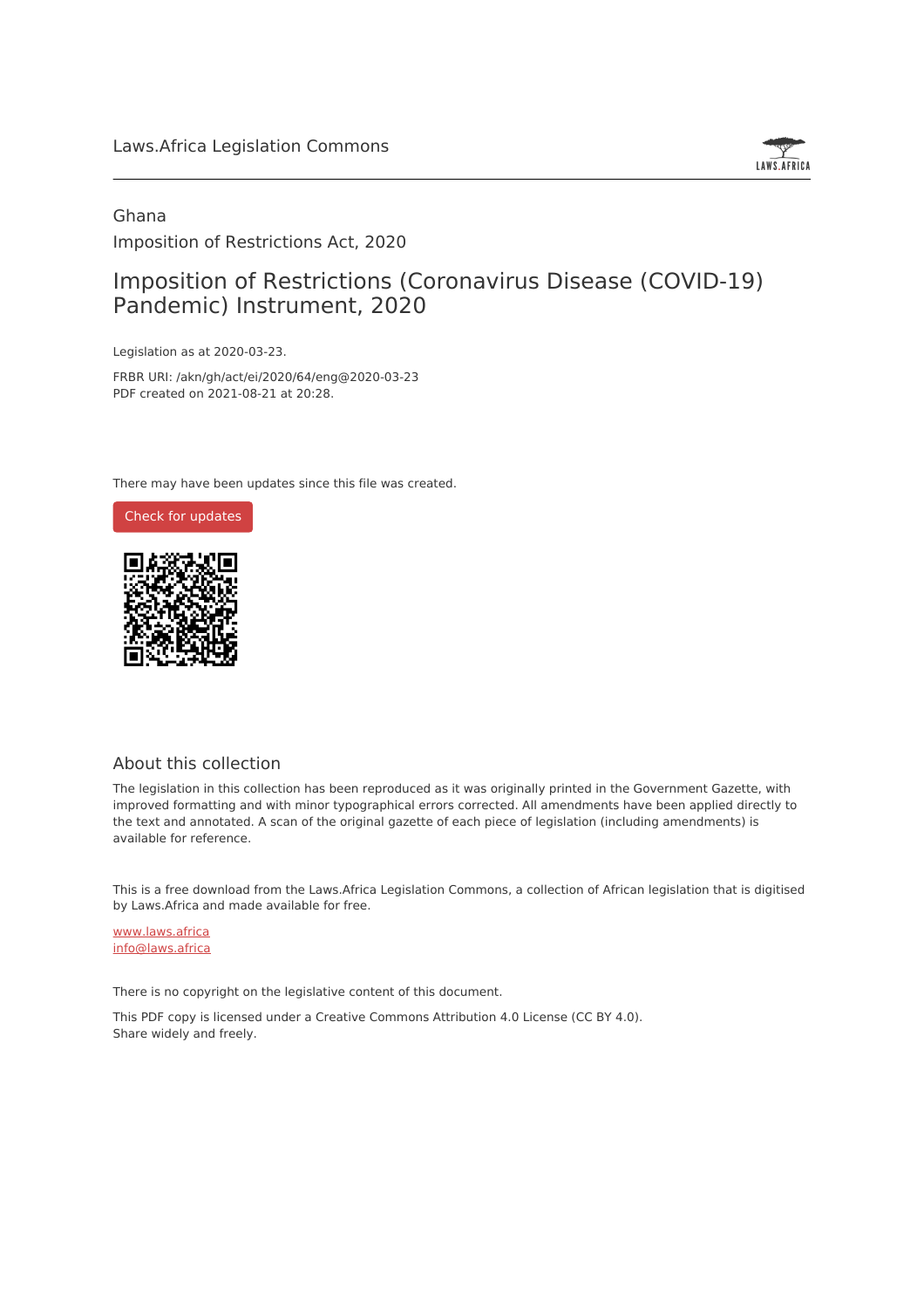# **Table of Contents**

| Imposition of Restrictions (Coronavirus Disease (COVID-19) Pandemic) Instrument, 2020 | 3              |
|---------------------------------------------------------------------------------------|----------------|
| Executive Instrument 64 of 2020                                                       | 3              |
| 1. Imposition of restrictions                                                         | 3              |
| 2. Duration of restriction                                                            | $\overline{4}$ |
| 3. Geographic areas                                                                   | $\overline{4}$ |
| 4. Exemptions                                                                         | $\overline{4}$ |
| 5. Restrictions on travel to Ghana                                                    | 5.             |
| 6. Review of restrictions                                                             | 5.             |
| 7. Interpretation                                                                     | 5.             |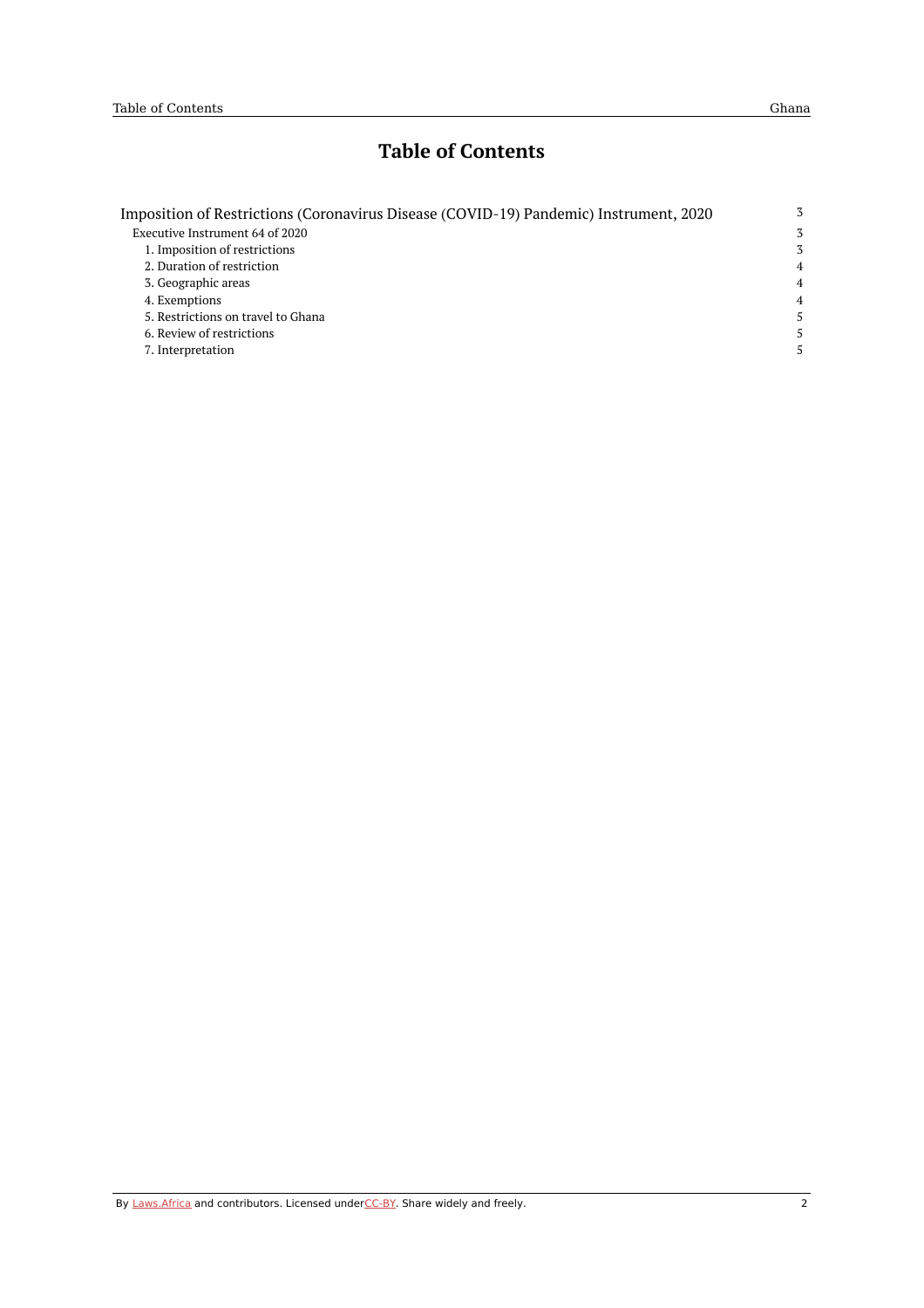**Ghana**

### **Imposition of Restrictions Act, 2020**

# <span id="page-2-1"></span><span id="page-2-0"></span>**Imposition of Restrictions (Coronavirus Disease (COVID-19) Pandemic) Instrument, 2020**

#### **Executive Instrument 64 of 2020**

Published in [Government](https://commons.laws.africa/akn/gh/act/ei/2020/64/media/publication/gh-act-ei-2020-64-publication-document.pdf) Gazette on 23 March 2020 **Commenced on 23 March 2020**

*[Up to date as at 23 March 2020]*

WHEREAS, on Wednesday, 11th March, 2020, the Director-General of the World Health Organization declared the Coronavirus disease (COVID-19) a pandemic, pointing to the over one hundred and eighteen thousand cases reported in over one hundred and ten countries and territories around the world and the sustained risk of further global spread;

WHEREAS, according to the World Health Organization, the COVID-19 is a new strain that was discovered in 2019 and had not been previously identified in humans, and whose signs of infection include respiratory symptoms, fever, cough, shortness of breath and breathing difficulties; and in more severe cases, can cause pneumonia, severe acute respiratory syndrome, kidney failure and even death;

WHEREAS, on Thursday, 12th March, 2020, I, the President of the Republic, addressed the nation on the measures taken by Government in response to the COVID-19 pandemic, at which time there had not been any reported or confirmed case in Ghana;

WHEREAS, on Friday, 13th March, 2020, the first two cases of COVID-19 were reported and confirmed in Ghana;

WHEREAS, on Sunday, 15th March, 2020, the Minister for Information at a press briefing informed the people of Ghana that the number of cases of COVID-19 had increased to six and issued several guidelines for entry into Ghana and other related preventive measures;

WHEREAS, on Sunday, 15th March, 2020, I chaired a meeting of the Inter-Ministerial Committee on COVID-19 Response, to review the public gathering advisories in the interest of public safety and protection of all people living in Ghana, and, subsequent to that meeting, addressed the nation on the new protocols for public gatherings;

WHEREAS, on Saturday, 21st March, 2020, I chaired a meeting of the Inter-Ministerial Committee on COVID-19 Response, to review the country's position, and, subsequent to that meeting, addressed the nation on additional measures to stem the spread of the virus, and protect the lives of Ghanaians;

WHEREAS, the Minister for Health, having recognised the threat of COVID-19 to life and health and its potential to escalate and cause danger to the life and health of people living in Ghana, exercised the powers conferred on the Minister under sections 169 and 170 of the Public Health Act, 2012 (Act 851) and declared a public health emergency, pursuant to the Declaration of Public Health Emergency (Coronavirus COVID-19 Pandemic) Instrument, 2020 (E.I. 61); and

WHEREAS, in order to combat the COVID-19 pandemic and protect public health and public safety, I am satisfied that there exist circumstances which require the imposition of certain restrictions, pursuant to subsection (1) of section 3 of the Imposition of Restrictions Act, 2020 (Act 1012).

NOW, THEREFORE, in exercise of the power conferred on the President under subsection (1) of section 2 of the Imposition of Restrictions Act, 2020 (Act 1012), this Instrument is made this 23rd day of March, 2020.

#### <span id="page-2-2"></span>**1. Imposition of restrictions**

(1) There is imposed, by this Instrument, restrictions on

By [Laws.Africa](https://edit.laws.africa/widgets/pdf-attribution) and contributors. Licensed und[erCC-B](https://edit.laws.africa/widgets/pdf-cc-by)Y. Share widely and freely. 3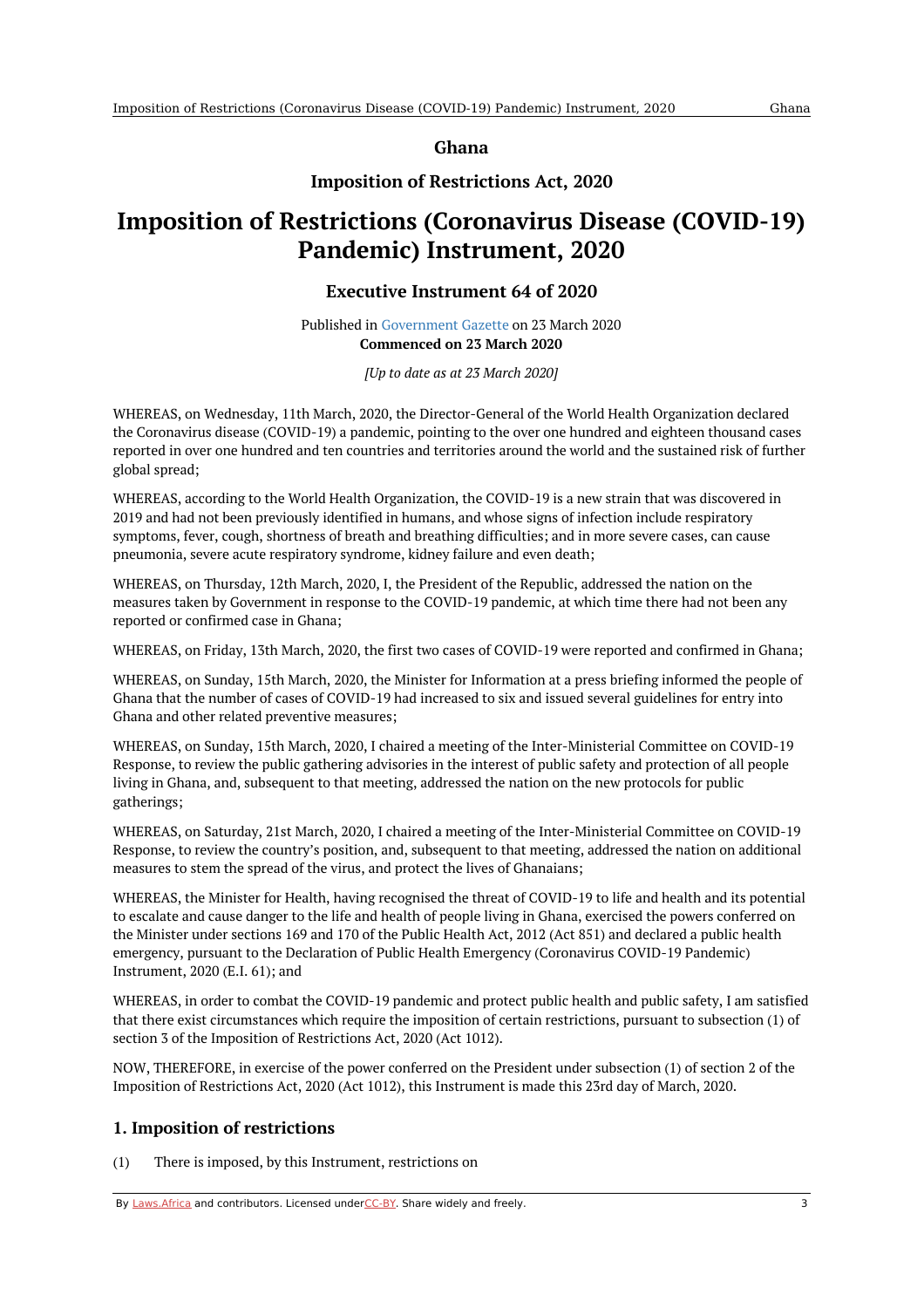- (a) public gatherings, including
	- (i) conferences;
	- (ii) workshops;
	- (iii) funerals;
	- (iv) festivals;
	- (v) political rallies;
	- (vi) sporting events and sporting clubs;
	- (vii) private parties and other social gatherings;
	- (viii) night clubs, drinking spots and event centres; and
	- $(ix)$ religious activities in churches, mosques, shrines and at crusades, conventions, pilgrimages and other religious gatherings; and
- (b) travel to Ghana.
- (2) All public gatherings set out in paragraph 1 (1) (a) have been suspended.
- (3) Despite paragraph 1 (2), a private burial may be carried out with not more than twenty-five persons in attendance.
- (4) All universities and other tertiary institutions, training institutions, senior high schools, basic schools, public and private schools, nurseries, crêches, and such other schools have been closed down.
- (5) The Ministry of Education, in collaboration with the Ministry of Communications, may, as far as practicable, run distance learning programmes.

#### <span id="page-3-0"></span>**2. Duration of restriction**

A restriction imposed under paragraph 1 (1) (a) is for a period of three weeks, subject to paragraph 6.

#### <span id="page-3-1"></span>**3. Geographic areas**

This Instrument applies to the entire territory of Ghana.

#### <span id="page-3-2"></span>**4. Exemptions**

- (1) Paragraph 1 (1) (a) does not apply to the following facilities or establishments:
	- (a) a service, manufacturing or industrial workplace;
	- (b) a market;
	- (c) an establishment in the nature of
		- (i) a supermarket;
		- (ii) a shopping mall;
		- (iii) a restaurant;
		- (iv) a hotel; or
		- (v) a drinking spot;
	- (d) the security services; and
	- (e) essential services.

By [Laws.Africa](https://edit.laws.africa/widgets/pdf-attribution) and contributors. Licensed und[erCC-B](https://edit.laws.africa/widgets/pdf-cc-by)Y. Share widely and freely. 4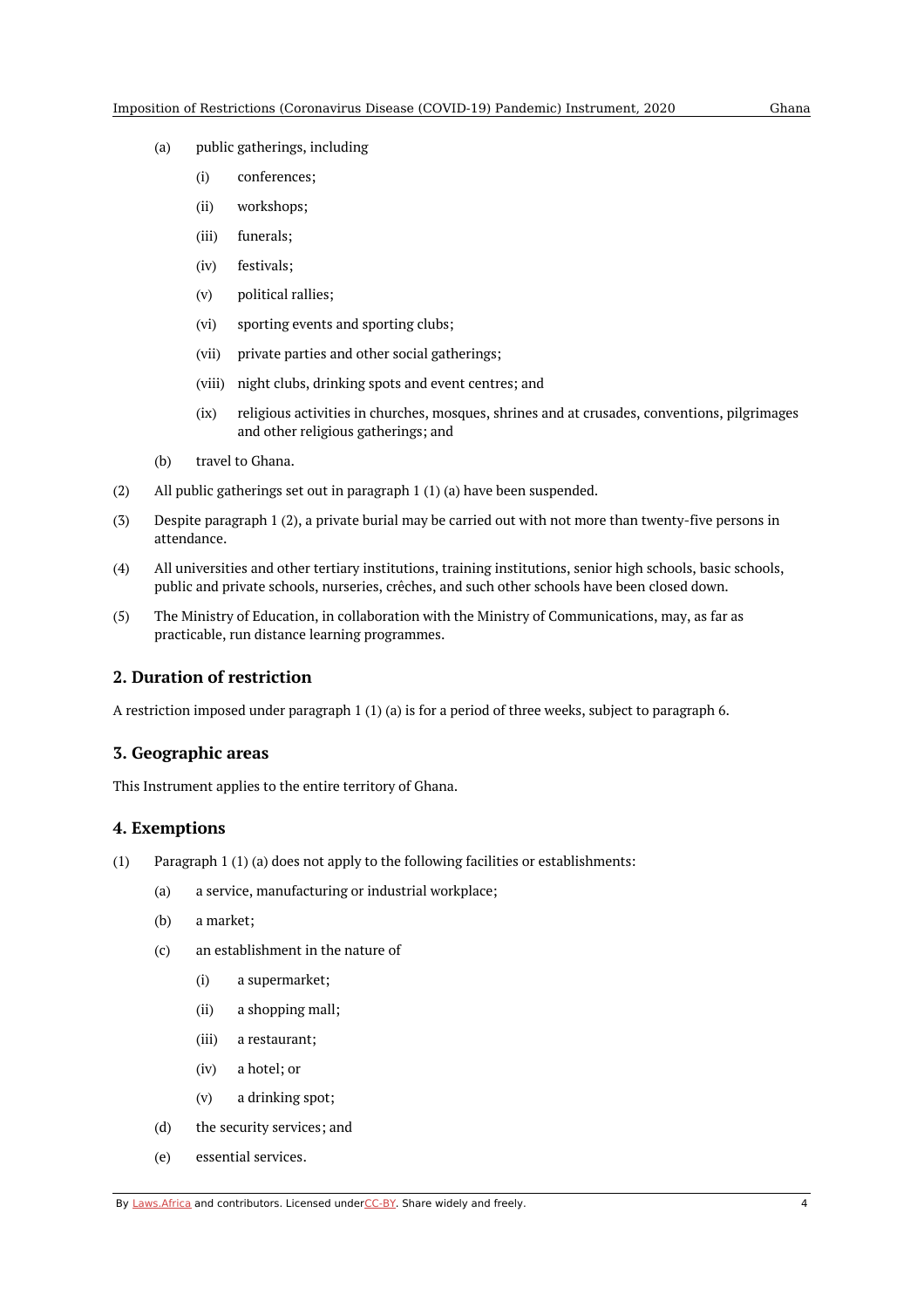- (2) Where there is an exemption under subparagraph (1), there shall be
	- (a) social distancing maintained between patrons and staff, and among staff of the facility or establishment; and
	- (b) compliance with enhanced hygiene procedures, including the provision of running water and hand washing soap, alcohol-based hand sanitizers and disinfectants.
- (3) The Ministry of Transport shall work with public and private commercial transport services to ensure enhanced hygienic conditions in all vehicles and terminals, by providing, among others, running water and hand washing soap, alcohol-based hand sanitizers and disinfectants.
- (4) The Ministry of Local Government and Rural Development shall, in collaboration with the Metropolitan, Municipal and District Assemblies, co-ordinate measures to enhance conditions of hygiene in all markets.

#### <span id="page-4-0"></span>**5. Restrictions on travel to Ghana**

- (1) Further to paragraph 1 (1) (b), all borders of Ghana, by air, land and sea, are closed to human traffic for a period of two weeks, subject to paragraph 6.
- (2) Any person who entered Ghana on 21st or 22nd March, 2020,
	- (a) is subject to mandatory quarantine for a period of fourteen days and shall be tested for COVID-19, and
	- (b) shall be taken to a designated medical isolation centre for treatment, where the result of the test is positive.
- (3) Subparagraph (1) does not apply to the transportation of goods, supplies and cargo to Ghana.
- (4) Any person who, prior to 21st March, 2020, entered Ghana from a country that had recorded two hundred or more cases of COVID-19 shall undergo self-quarantine for a minimum of fourteen days, in accordance with the guidelines for self-quarantine.
- (5) A person who is determined by the relevant health authorities to be unable to undergo satisfactory selfquarantine shall be put under mandatory quarantine by the relevant health authorities.
- (6) A person who shows symptoms of COVID-19 during the period of self-quarantine shall be tested for COVID-19, and where the result of the test is positive, that person shall be taken to a designated medical isolation centre for treatment.

#### <span id="page-4-1"></span>**6. Review of restrictions**

Where the exigencies of the situation require, the duration of restriction specified under paragraph 2 and the restrictions on travel to Ghana under paragraph 5 may be varied in accordance with subsection (2) of section 4 of the Imposition of Restrictions Act, 2020 (Act 1012).

#### <span id="page-4-2"></span>**7. Interpretation**

In this Instrument, unless the context otherwise requires,

"**communicable disease**" means an illness caused by a specific infectious agent or its toxic products which arises through transmission of that agent or its products from an infected person, animal, or inanimate reservoir to a susceptible host, either directly or indirectly through an intermediate plant or animal host, vector, or the inanimate environment;

"**epidemic**" means the rapid spread of a disease, including Coronavirus disease (COVID-19), cholera, flu and other communicable diseases, among people;

#### "**essential services**" include

By [Laws.Africa](https://edit.laws.africa/widgets/pdf-attribution) and contributors. Licensed und[erCC-B](https://edit.laws.africa/widgets/pdf-cc-by)Y. Share widely and freely.